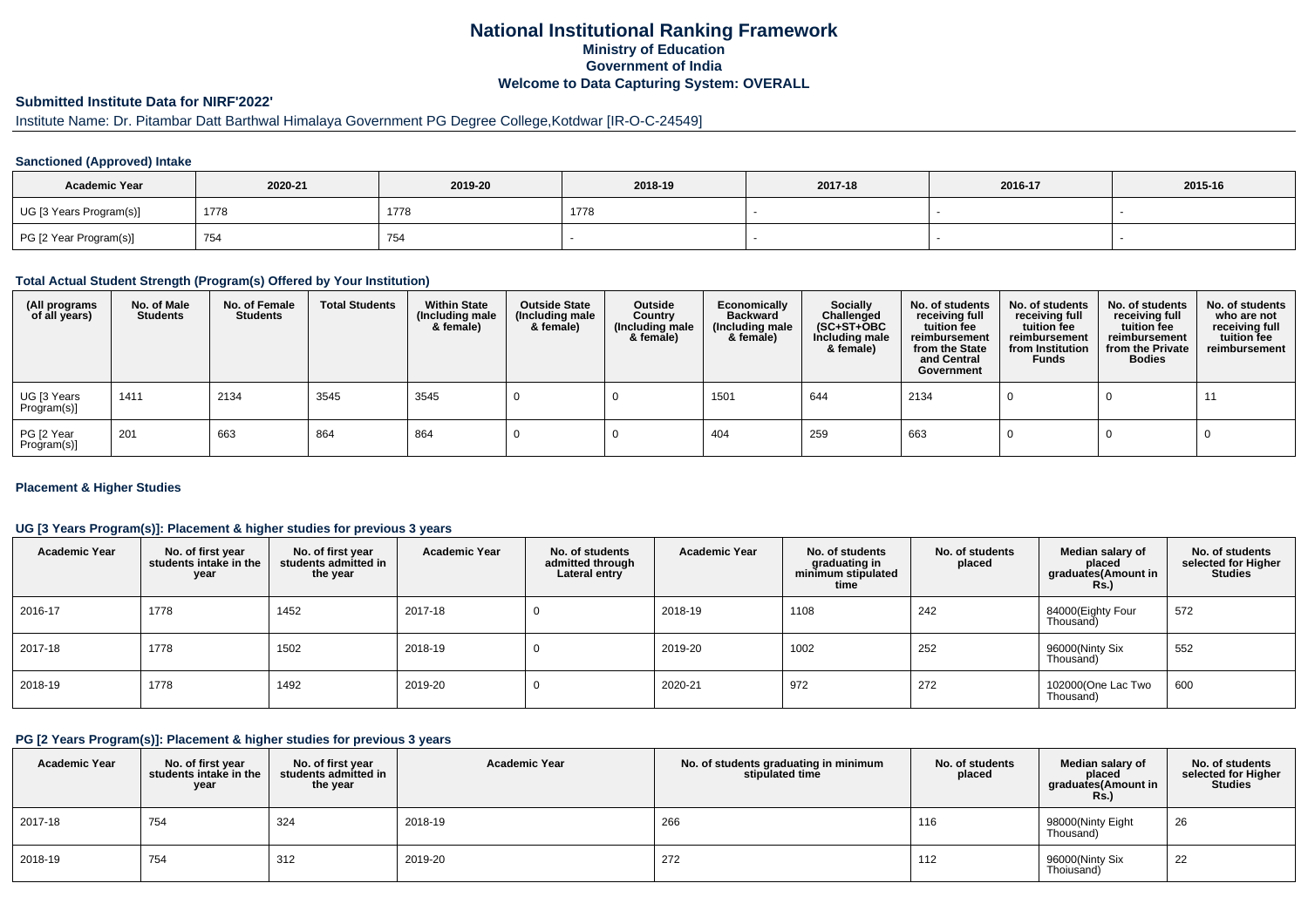| 2019-20 | 754 |  | 2020-21 | $\sim$<br>້ | <b>100</b> | $\sim$<br>.e Lani<br><b>Fifteeen thousand)</b> | $\sim$ |
|---------|-----|--|---------|-------------|------------|------------------------------------------------|--------|
|---------|-----|--|---------|-------------|------------|------------------------------------------------|--------|

### **Ph.D Student Details**

| Ph.D (Student pursuing doctoral program till 2020-21 Students admitted in the academic year 2020-21 should not be entered here.) |                                                                                                                                  |         |                       |  |  |  |  |
|----------------------------------------------------------------------------------------------------------------------------------|----------------------------------------------------------------------------------------------------------------------------------|---------|-----------------------|--|--|--|--|
|                                                                                                                                  |                                                                                                                                  |         | <b>Total Students</b> |  |  |  |  |
| Full Time                                                                                                                        |                                                                                                                                  | O       |                       |  |  |  |  |
| Part Time                                                                                                                        |                                                                                                                                  | 0       |                       |  |  |  |  |
| No. of Ph.D students graduated (including Integrated Ph.D)                                                                       |                                                                                                                                  |         |                       |  |  |  |  |
|                                                                                                                                  | 2020-21                                                                                                                          | 2019-20 | 2018-19               |  |  |  |  |
| Full Time                                                                                                                        |                                                                                                                                  |         |                       |  |  |  |  |
| Part Time                                                                                                                        |                                                                                                                                  |         |                       |  |  |  |  |
|                                                                                                                                  | PG (Student pursuing MD/MS/DNB program till 2020-21 Students admitted in the academic year 2021 - 22 should not be entered here) |         |                       |  |  |  |  |
|                                                                                                                                  | Number of students pursuing PG (MD/MS/DNB) program                                                                               |         |                       |  |  |  |  |
|                                                                                                                                  | No. of students Graduating in PG (MD/MS/DNB) program                                                                             |         |                       |  |  |  |  |
| 2020-21                                                                                                                          | 2019-20                                                                                                                          | 2018-19 |                       |  |  |  |  |
|                                                                                                                                  |                                                                                                                                  |         |                       |  |  |  |  |

#### **Online Education**

| . Does all programs/courses were completed on time.                                             |                                                                                       | Yes                                                                                                                                                                                                                                                                                                                                                                                                            |                                                |  |
|-------------------------------------------------------------------------------------------------|---------------------------------------------------------------------------------------|----------------------------------------------------------------------------------------------------------------------------------------------------------------------------------------------------------------------------------------------------------------------------------------------------------------------------------------------------------------------------------------------------------------|------------------------------------------------|--|
| 2. Measures taken to complete the syllabus of courses and programs.                             |                                                                                       | All the Program and courses are monitored by the Principal regularly. The Government of Uttarakhand also monitored it through a<br>Prescribed Format called KPI (Knowledge Performance Indicators). The monthly progress report is being sent to the Directorate of Higher Education and the consolidated report then be sent to the Govt for further action and<br>calendar is also prepared for the purpose. |                                                |  |
| 3. The period of delay in completion of syllabus (in months).                                   |                                                                                       |                                                                                                                                                                                                                                                                                                                                                                                                                |                                                |  |
| 4. The period of delay in conducting exams (in months).                                         |                                                                                       |                                                                                                                                                                                                                                                                                                                                                                                                                |                                                |  |
| <b>Portal Name</b>                                                                              | No, of students offered online courses which have credit<br>transferred to transcript | Total no, of online courses which have credit transferred<br>to the transcript                                                                                                                                                                                                                                                                                                                                 | Total no. of credits transferred to transcript |  |
| Swayam                                                                                          |                                                                                       |                                                                                                                                                                                                                                                                                                                                                                                                                |                                                |  |
| 5. No. of courses developed and available online on Swayam platform by your institution faculty |                                                                                       |                                                                                                                                                                                                                                                                                                                                                                                                                |                                                |  |

## **Financial Resources: Utilised Amount for the Capital expenditure for previous 3 years**

| <b>Academic Year</b>                                                                                 | 2020-21                                                       | 2019-20                                                      | 2018-19                                                 |  |  |  |  |  |
|------------------------------------------------------------------------------------------------------|---------------------------------------------------------------|--------------------------------------------------------------|---------------------------------------------------------|--|--|--|--|--|
|                                                                                                      | <b>Utilised Amount</b>                                        | <b>Utilised Amount</b>                                       | <b>Utilised Amount</b>                                  |  |  |  |  |  |
| Annual Capital Expenditure on Academic Activities and Resources (excluding expenditure on buildings) |                                                               |                                                              |                                                         |  |  |  |  |  |
| Library                                                                                              | 54896 (fifty four thousand eight hundred ninty six)           | 124591 (one lac twenty four thousand five hundred ninty one) | 89947 (eighty nine thousand nine hundred forty seven)   |  |  |  |  |  |
| New Equipment for Laboratories                                                                       | 217436 (two lac seventeen thousand four hundered thiorty six) | 94783 (ninety four thousand seven hundred eighty three)      | 72738 (seventy two thousand seven hundred thirty eight) |  |  |  |  |  |
| <b>Engineering Workshops</b>                                                                         | 0 (zero)                                                      | $0$ (zero)                                                   | 0 (zero)                                                |  |  |  |  |  |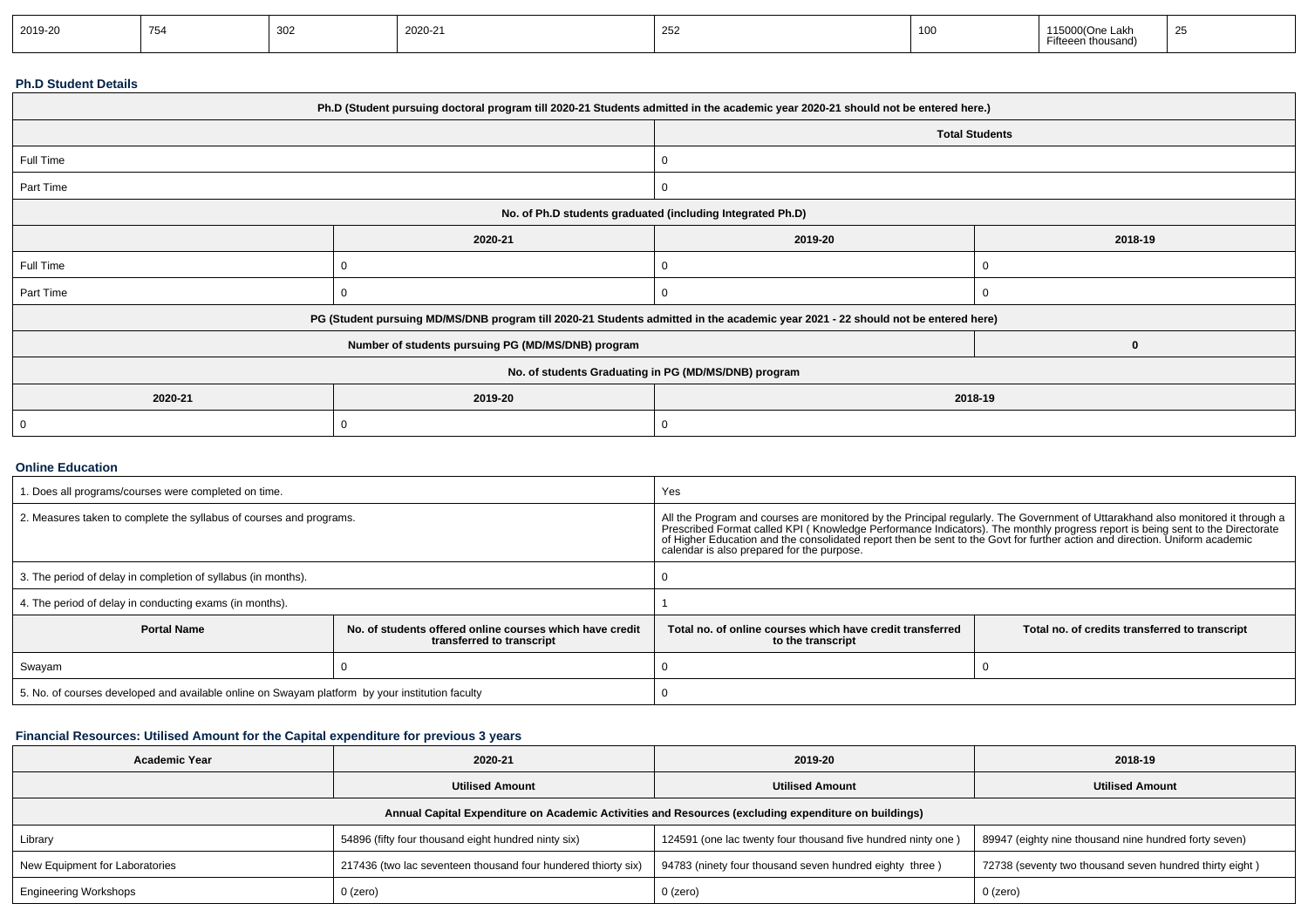### **Financial Resources: Utilised Amount for the Operational expenditure for previous 3 years**

| <b>Academic Year</b>                                                                                                                                                                           | 2020-21                                                                        | 2019-20                                                                          | 2018-19                                                                               |  |  |  |  |  |
|------------------------------------------------------------------------------------------------------------------------------------------------------------------------------------------------|--------------------------------------------------------------------------------|----------------------------------------------------------------------------------|---------------------------------------------------------------------------------------|--|--|--|--|--|
|                                                                                                                                                                                                | <b>Utilised Amount</b>                                                         | <b>Utilised Amount</b>                                                           | <b>Utilised Amount</b>                                                                |  |  |  |  |  |
| <b>Annual Operational Expenditure</b>                                                                                                                                                          |                                                                                |                                                                                  |                                                                                       |  |  |  |  |  |
| Salaries (Teaching and Non Teaching staff)                                                                                                                                                     | 121590809 (one crore twenty one lac fifty nine thousand eight<br>hundred nine) | 100837936 (ten crore eight lac thirty seven thousand nine<br>hundred thirty six) | 85123395 (eight crore fifty one lac twenty three tousand three<br>hundred ninty five) |  |  |  |  |  |
| Maintenance of Academic Infrastructure or consumables and<br>other running expenditures(excluding maintenance of hostels<br>and allied services, rent of the building, depreciation cost, etc) | 439893 (four lac thirty nine thousand eight hundred ninty three                | 671192 (six lac seventy one thousand one hundred ninty two)                      | 68958 (sixty eight thosand nine hundred fifty eight)                                  |  |  |  |  |  |
| Seminars/Conferences/Workshops                                                                                                                                                                 | 200154 (two lac one hundered fifty four)                                       | 10704 (ten thousand seven hundred four)                                          | 5180 (five thousand one hundred eighty)                                               |  |  |  |  |  |

#### **IPR**

| Calendar year            | 2020 | 2019 | 2018 |
|--------------------------|------|------|------|
| No. of Patents Published |      |      |      |
| No. of Patents Granted   |      |      |      |

# **Sponsored Research Details**

| <b>Financial Year</b>                    | 2020-21 | 2019-20 | 2018-19 |
|------------------------------------------|---------|---------|---------|
| Total no. of Sponsored Projects          |         |         |         |
| Total no. of Funding Agencies            |         |         |         |
| Total Amount Received (Amount in Rupees) |         |         |         |
| Amount Received in Words                 | Zero    | Zero    | Zero    |

### **Consultancy Project Details**

| <b>Financial Year</b>                    | 2020-21 | 2019-20 | 2018-19 |
|------------------------------------------|---------|---------|---------|
| Total no. of Consultancy Projects        |         |         |         |
| Total no. of Client Organizations        |         |         |         |
| Total Amount Received (Amount in Rupees) |         |         |         |
| Amount Received in Words                 | Zero    | Zero    | Zero    |

# **Executive Development Program/Management Development Programs**

| <b>Financial Year</b>                                                           | 2020-21 | 2019-20 | 2018-19 |
|---------------------------------------------------------------------------------|---------|---------|---------|
| Total no. of Executive Development Programs/ Management<br>Development Programs |         |         |         |
| Total no. of Participants                                                       |         |         |         |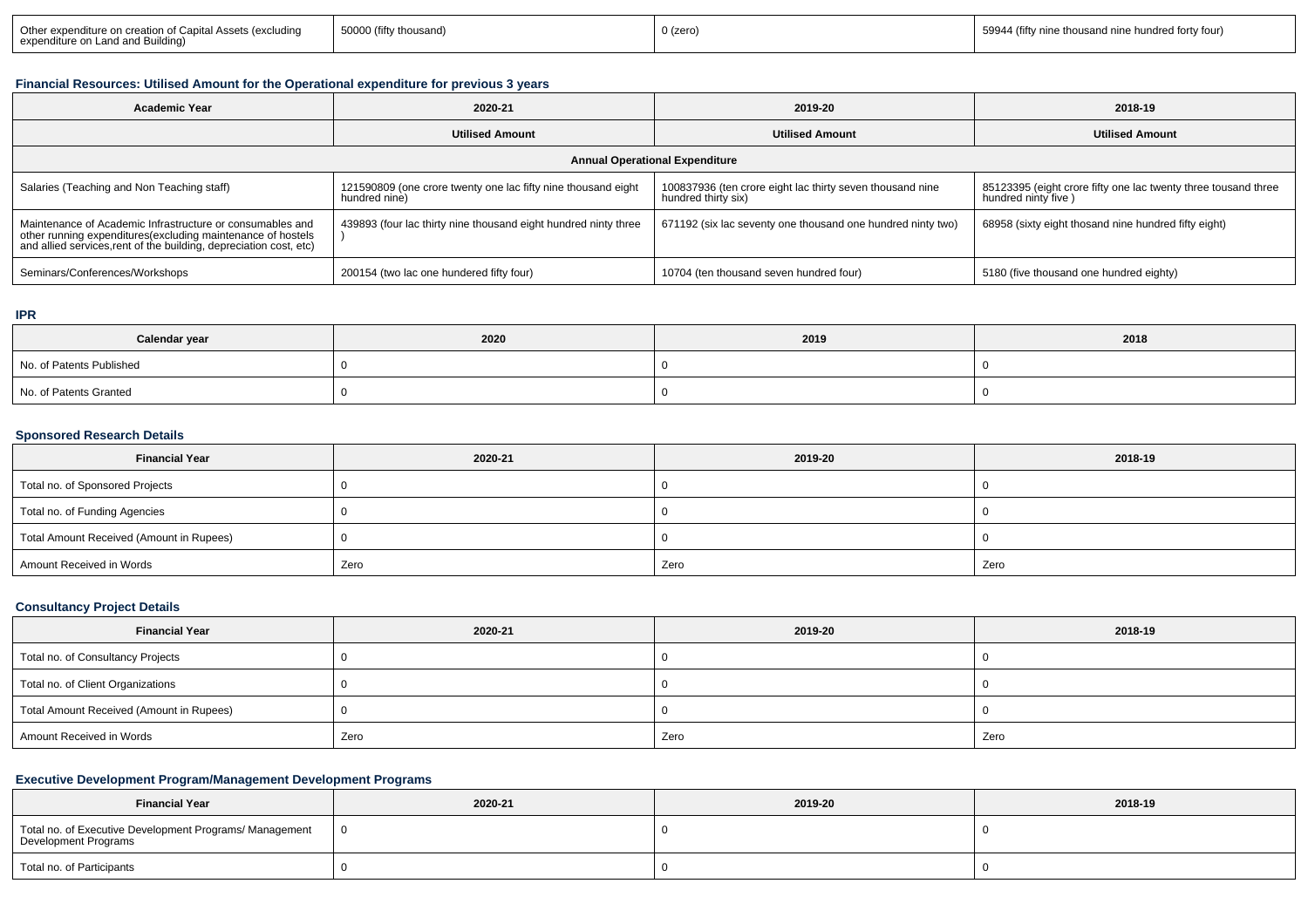| Total Annual Earnings (Amount in Rupees)(Excluding Lodging<br>& Boarding Charges) |      |      |      |
|-----------------------------------------------------------------------------------|------|------|------|
| Total Annual Earnings in Words                                                    | Zero | Zero | Zero |

### **PCS Facilities: Facilities of physically challenged students**

| 1. Do your institution buildings have Lifts/Ramps?                                                                                                         | Yes, more than 40% of the buildings |
|------------------------------------------------------------------------------------------------------------------------------------------------------------|-------------------------------------|
| 2. Do your institution have provision for walking aids, including wheelchairs and transportation from one building to another for<br>handicapped students? | Yes                                 |
| 3. Do your institution buildings have specially designed toilets for handicapped students?                                                                 | Yes, more than 40% of the buildings |

### **Accreditation**

#### **NBA Accreditation**

| institute have a valid NBA Accreditation?<br><b>NO</b><br>1. Does your in. |
|----------------------------------------------------------------------------|
|----------------------------------------------------------------------------|

#### **NAAC Accreditation**

| <sup>1</sup> 1. Does your institute have a valid NAAC Accreditation? | <b>YES</b> |             |
|----------------------------------------------------------------------|------------|-------------|
| Valid from                                                           | Valid upto | <b>CGPA</b> |
| 01-05-2015                                                           | 30-04-2020 | 2.07        |

#### **Faculty Details**

| Srno            | Name                              | Age | Designation                | Gender | Qualification | <b>Experience (In</b><br>Months) | <b>Currently working</b><br>with institution? | <b>Joining Date</b> | <b>Leaving Date</b>      | <b>Association type</b> |
|-----------------|-----------------------------------|-----|----------------------------|--------|---------------|----------------------------------|-----------------------------------------------|---------------------|--------------------------|-------------------------|
| $\overline{1}$  | <b>ANKESH</b><br>CHAUHAN          | 26  | <b>Assistant Professor</b> | Male   | <b>SLET</b>   | 34                               | Yes                                           | 22-10-2018          | $\overline{\phantom{a}}$ | Visiting                |
| $\overline{2}$  | <b>DR ABHISHEK</b><br>GOEL        | 41  | Associate Professor        | Male   | <b>NET</b>    | 192                              | Yes                                           | 14-07-2014          | $\overline{\phantom{a}}$ | Regular                 |
| 3               | DR ADESH KUMAR                    | 53  | Associate Professor        | Male   | Ph.D          | 192                              | Yes                                           | 15-09-2018          | $\overline{\phantom{a}}$ | Regular                 |
| $\overline{4}$  | Dr AJEET SINGH                    | 52  | <b>Assistant Professor</b> | Male   | Ph.D          | 96                               | Yes                                           | 18-03-2013          | $\sim$                   | Regular                 |
| $5\phantom{.0}$ | Dr Amit Kumar Gour                | 40  | <b>Assistant Professor</b> | Male   | Ph.D          | 36                               | Yes                                           | 05-05-2017          | $\overline{\phantom{a}}$ | Visiting                |
| 6               | Dr Amit Kumar<br>Jaiswal          | 43  | Associate Professor        | Male   | Ph.D          | 200                              | Yes                                           | 31-03-2020          | $\sim$                   | Regular                 |
| $\overline{7}$  | DR ANITA BISHT                    | 51  | <b>Assistant Professor</b> | Female | <b>NET</b>    | 96                               | Yes                                           | 25-07-2013          | $\overline{\phantom{a}}$ | Regular                 |
| 8               | Dr ANJU<br><b>THAPLIYAL</b>       | 46  | <b>Assistant Professor</b> | Female | Ph.D          | 21                               | Yes                                           | 27-09-2018          | $\overline{\phantom{a}}$ | Visiting                |
| 9               | DR ANURAG<br>AGRAWAL              | 54  | Associate Professor        | Male   | Ph.D          | 276                              | Yes                                           | 18-09-2018          | $\overline{\phantom{a}}$ | Regular                 |
| 10              | DR ARCHANA RANI                   | 46  | <b>Assistant Professor</b> | Female | Ph.D          | 48                               | Yes                                           | 02-01-2017          | $\overline{\phantom{a}}$ | Regular                 |
| 11              | DR ARUNIMA                        | 42  | <b>Assistant Professor</b> | Female | Ph.D          | 60                               | Yes                                           | 31-08-2017          | $\sim$                   | Regular                 |
| 12              | <b>DR BHAGWAT</b><br><b>SINGH</b> | 54  | <b>Assistant Professor</b> | Male   | Ph.D          | 96                               | Yes                                           | 28-07-2017          | $\overline{\phantom{a}}$ | Regular                 |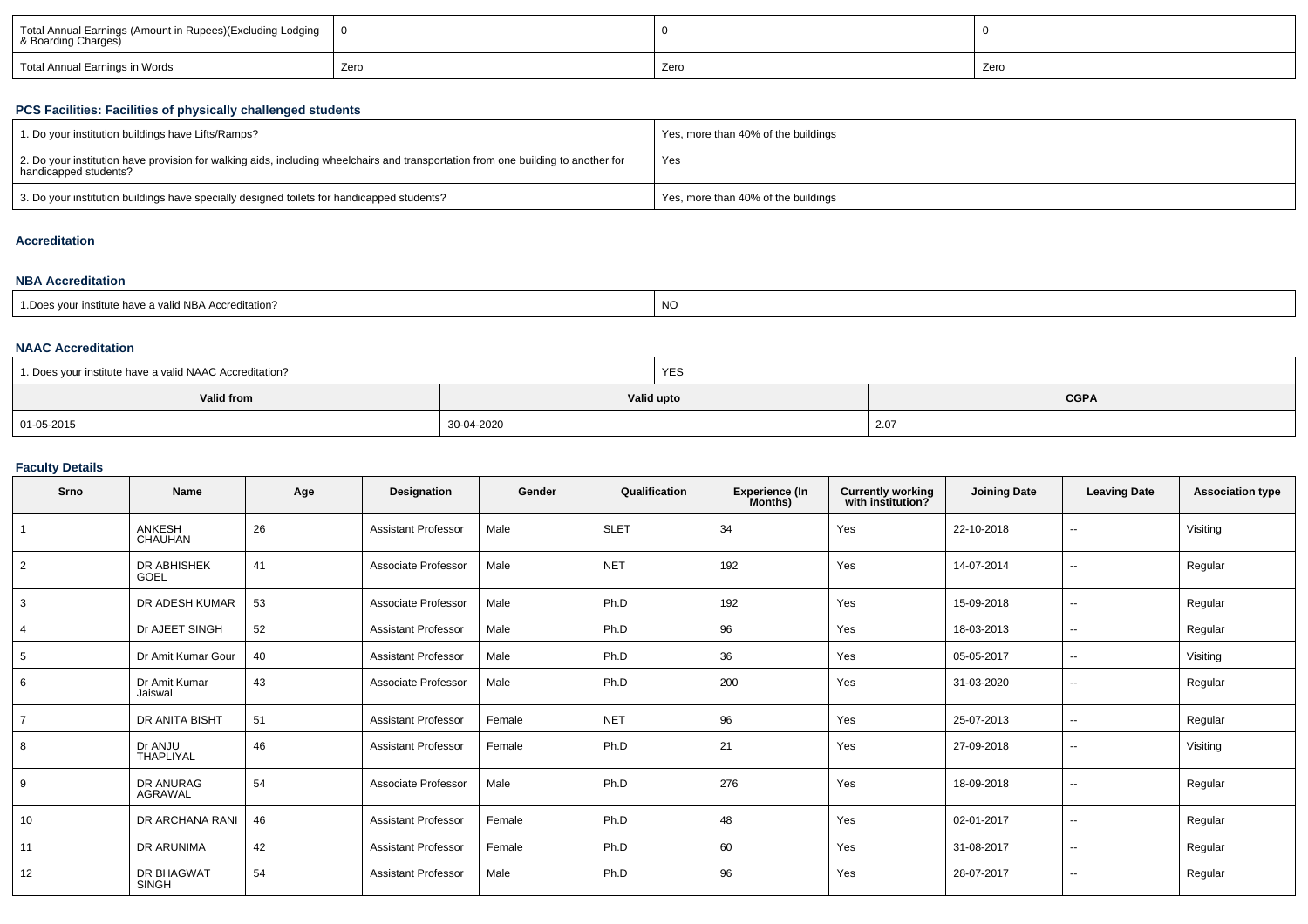| 13 | Dr CHANDRA P<br><b>KANDWAL</b>   | 57 | <b>Assistant Professor</b> | Female | Ph.D       | 96     | Yes | 25-07-2013 | --                       | Regular  |
|----|----------------------------------|----|----------------------------|--------|------------|--------|-----|------------|--------------------------|----------|
| 14 | DR DEVENDRA<br>SINGH CHAUHAN     | 43 | <b>Assistant Professor</b> | Male   | Ph.D       | 60     | Yes | 23-07-2016 | $\sim$                   | Regular  |
| 15 | Dr Dhanendra<br>Kumar            | 44 | <b>Assistant Professor</b> | Male   | Ph.D       | 84     | Yes | 19-09-2020 | $\overline{\phantom{a}}$ | Visiting |
| 16 | Dr Dharmendra<br>Kumar           | 41 | <b>Assistant Professor</b> | Male   | Ph.D       | 36     | Yes | 03-08-2017 | $\sim$                   | Visiting |
| 17 | Dr Dixit Kumar                   | 29 | <b>Assistant Professor</b> | Male   | <b>NET</b> | 48     | Yes | 26-06-2021 | $\sim$                   | Visiting |
| 18 | Dr Heera Singh                   | 40 | <b>Assistant Professor</b> | Male   | Ph.D       | 36     | Yes | 05-05-2017 | ۰.                       | Visiting |
| 19 | Dr Hitendra Kumar                | 38 | <b>Assistant Professor</b> | Male   | Ph.D       | 36     | Yes | 06-08-2017 | $\overline{a}$           | Visiting |
| 20 | DR JUNEES<br><b>KUMAR</b>        | 47 | <b>Assistant Professor</b> | Male   | <b>NET</b> | 144    | Yes | 04-07-2019 | --                       | Regular  |
| 21 | DR KAILASH C<br><b>DHYANI</b>    | 61 | <b>Assistant Professor</b> | Male   | Ph.D       | 60     | Yes | 16-07-2016 | --                       | Regular  |
| 22 | DR KAPIL DEV<br>THAPLIYAL        | 43 | <b>Assistant Professor</b> | Male   | Ph.D       | 48     | Yes | 02-01-2017 | --                       | Regular  |
| 23 | Dr KAVITA RANI                   | 51 | <b>Assistant Professor</b> | Female | Ph.D       | 84     | Yes | 09-08-2021 | $\overline{\phantom{a}}$ | Visiting |
| 24 | DR KISHOR<br>CHAUHAN             | 42 | <b>Assistant Professor</b> | Male   | Ph.D       | 60     | Yes | 23-07-2016 | --                       | Regular  |
| 25 | DR LATA KAIRA                    | 48 | <b>Assistant Professor</b> | Female | Ph.D       | 144    | Yes | 23-09-2009 | Ξ.                       | Regular  |
| 26 | DR MAHANT<br><b>MAURYA</b>       | 59 | Associate Professor        | Male   | Ph.D       | 246    | Yes | 25-09-2017 | $\overline{\phantom{a}}$ | Regular  |
| 27 | Dr MANASI VATS                   | 38 | <b>Assistant Professor</b> | Female | Ph.D       | 60     | Yes | 23-07-2016 | $\sim$                   | Regular  |
| 28 | Dr Manoj Kumar                   | 38 | <b>Assistant Professor</b> | Male   | Ph.D       | 36     | Yes | 08-08-2017 | $\sim$                   | Visiting |
| 29 | Dr MOHAN<br><b>KUKRETI</b>       | 38 | <b>Assistant Professor</b> | Male   | Ph.D       | 84     | Yes | 11-10-2021 | ۰.                       | Visiting |
| 30 | DR MUKESH<br><b>RAWAT</b>        | 34 | <b>Assistant Professor</b> | Male   | Ph.D       | 33     | Yes | 21-08-2021 | $\overline{\phantom{a}}$ | Visiting |
| 31 | DR MUKUL KUMAR                   | 32 | <b>Assistant Professor</b> | Male   | Ph.D       | 84     | Yes | 04-01-2019 | --                       | Regular  |
| 32 | Dr MURLI DHAR<br><b>KUSHWAHA</b> | 54 | Professor                  | Male   | Ph.D       | 268    | Yes | 13-07-2014 | --                       | Regular  |
| 33 | DR NEETA BHATT                   | 44 | <b>Assistant Professor</b> | Female | Ph.D       | 60     | Yes | 31-08-2016 | --                       | Regular  |
| 34 | DR P D AGRAWAL                   | 64 | Associate Professor        | Male   | Ph.D       | 300    | Yes | 10-10-1996 |                          | Regular  |
| 35 | Dr PRAVEEN<br><b>JOSHI</b>       | 46 | <b>Assistant Professor</b> | Male   | Ph.D       | 144    | Yes | 20-09-2018 | $\sim$                   | Regular  |
| 36 | DR PREETI<br>KHANDURI            | 41 | <b>Assistant Professor</b> | Female | Ph.D       | 82     | Yes | 11-09-2014 | $\overline{\phantom{a}}$ | Regular  |
| 37 | Dr Preeti Rani                   | 45 | Associate Professor        | Female | Ph.D       | 200    | Yes | 15-09-2018 | $\sim$                   | Regular  |
| 38 | Dr PRIYAM<br>AGARWAL             | 43 | <b>Assistant Professor</b> | Female | Ph.D       | 44     | Yes | 18-11-2017 | $\sim$                   | Visiting |
| 39 | Dr Priyanka Agrawal              | 41 | <b>Assistant Professor</b> | Female | Ph.D       | $60\,$ | Yes | 31-08-2016 | $\sim$                   | Regular  |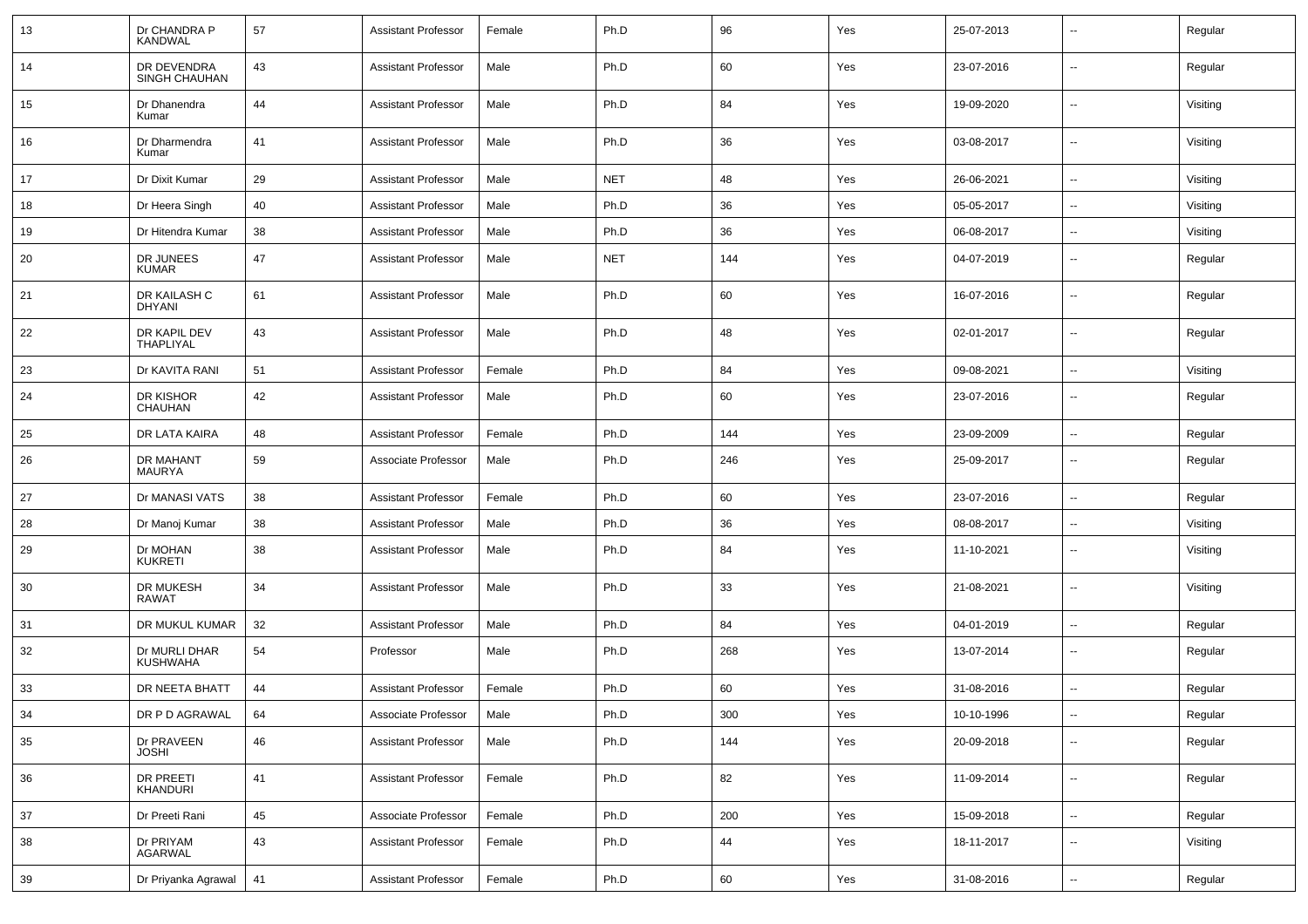| 40 | Dr Ramesh<br>Chauhan           | 48 | Associate Professor        | Male   | Ph.D       | 200 | Yes | 01-07-2019 | $\mathbf{u}$             | Regular  |
|----|--------------------------------|----|----------------------------|--------|------------|-----|-----|------------|--------------------------|----------|
| 41 | DR RANJANA<br><b>SINGH</b>     | 43 | <b>Assistant Professor</b> | Female | Ph.D       | 48  | Yes | 02-01-2017 | $\sim$                   | Regular  |
| 42 | Dr Richa Jain                  | 43 | <b>Assistant Professor</b> | Female | Ph.D       | 60  | Yes | 23-07-2016 | $\sim$                   | Regular  |
| 43 | DR ROSHNI<br><b>ASWAL</b>      | 38 | Assistant Professor        | Female | Ph.D       | 60  | Yes | 31-08-2017 | $\sim$                   | Regular  |
| 44 | DR SANJEEV<br><b>KUMAR</b>     | 41 | Assistant Professor        | Male   | Ph.D       | 60  | Yes | 23-07-2016 | $\mathbf{u}$             | Regular  |
| 45 | Dr Sant Kumar                  | 43 | <b>Assistant Professor</b> | Male   | <b>NET</b> | 48  | Yes | 29-06-2021 | $\sim$                   | Visiting |
| 46 | Dr Santosh Kumar<br>Gupta      | 42 | <b>Assistant Professor</b> | Male   | Ph.D       | 60  | Yes | 23-07-2016 | $\overline{\phantom{a}}$ | Regular  |
| 47 | DR SARITA<br><b>CHAUHAN</b>    | 41 | Assistant Professor        | Female | Ph.D       | 48  | Yes | 14-09-2019 | $\overline{\phantom{a}}$ | Regular  |
| 48 | Dr SEEMA<br>CHAUDHARY          | 50 | Professor                  | Female | Ph.D       | 264 | Yes | 23-02-2007 | $\mathbf{u}$             | Regular  |
| 49 | DR SEEMA<br><b>KUMARI</b>      | 45 | Assistant Professor        | Female | Ph.D       | 60  | Yes | 23-07-2016 | $\sim$                   | Regular  |
| 50 | Dr Shobha Rawat                | 44 | Assistant Professor        | Female | Ph.D       | 60  | Yes | 23-07-2016 | $\overline{\phantom{a}}$ | Regular  |
| 51 | DR SMITA BADOLA                | 47 | Associate Professor        | Female | Ph.D       | 192 | Yes | 04-10-2010 | $\overline{\phantom{a}}$ | Regular  |
| 52 | DR SMITA TIWARI                | 38 | Assistant Professor        | Female | Ph.D       | 48  | Yes | 02-01-2017 | $\sim$                   | Regular  |
| 53 | Dr Somesh<br>Doundiyal         | 39 | Assistant Professor        | Male   | Ph.D       | 36  | Yes | 05-05-2017 | $\overline{\phantom{a}}$ | Visiting |
| 54 | <b>DR SRIRAM</b><br>KATIYAR    | 64 | Professor                  | Male   | Ph.D       | 264 | Yes | 17-07-2014 | $\overline{\phantom{a}}$ | Regular  |
| 55 | Dr SUMAN<br><b>KUKRETI</b>     | 32 | <b>Assistant Professor</b> | Female | Ph.D       | 82  | Yes | 15-11-2017 | --                       | Visiting |
| 56 | DR SUNITA NEGI                 | 48 | Assistant Professor        | Female | Ph.D       | 60  | Yes | 31-08-2016 |                          | Regular  |
| 57 | DR SURBHI MISRA                | 45 | <b>Assistant Professor</b> | Female | Ph.D       | 60  | Yes | 31-08-2016 | $\sim$                   | Regular  |
| 58 | DR SUREKHA<br><b>GHILDIYAL</b> | 46 | Assistant Professor        | Female | Ph.D       | 48  | Yes | 02-01-2017 | $\sim$                   | Regular  |
| 59 | DR SURMAN ARYA                 | 52 | Associate Professor        | Male   | Ph.D       | 192 | Yes | 20-07-2005 | $\sim$                   | Regular  |
| 60 | Dr Surya Mohan<br>Gour         | 30 | <b>Assistant Professor</b> | Male   | Ph.D       | 36  | Yes | 05-05-2017 | $\overline{\phantom{a}}$ | Visiting |
| 61 | Dr Susma Thaledi               | 55 | <b>Assistant Professor</b> | Female | Ph.D       | 89  | Yes | 25-07-2013 | $\overline{\phantom{a}}$ | Regular  |
| 62 | Dr Swati Negi                  | 48 | Associate Professor        | Female | Ph.D       | 200 | Yes | 31-03-2020 | $\overline{\phantom{a}}$ | Regular  |
| 63 | DR TANU MITTAL                 | 41 | <b>Assistant Professor</b> | Female | Ph.D       | 60  | Yes | 17-03-2017 | $\sim$                   | Regular  |
| 64 | Dr Tripti Dixit                | 37 | <b>Assistant Professor</b> | Female | Ph.D       | 60  | Yes | 02-01-2017 | $\overline{\phantom{a}}$ | Regular  |
| 65 | DR VANDANA<br>CHAUHAN          | 42 | <b>Assistant Professor</b> | Female | Ph.D       | 60  | Yes | 23-07-2016 | $\sim$                   | Regular  |
| 66 | Dr VINOD SINGH                 | 38 | Assistant Professor        | Male   | Ph.D       | 60  | Yes | 23-07-2016 | $\sim$                   | Regular  |
| 67 | Dr Yogita                      | 48 | Assistant Professor        | Female | Ph.D       | 86  | Yes | 30-10-2014 | $\overline{\phantom{a}}$ | Regular  |